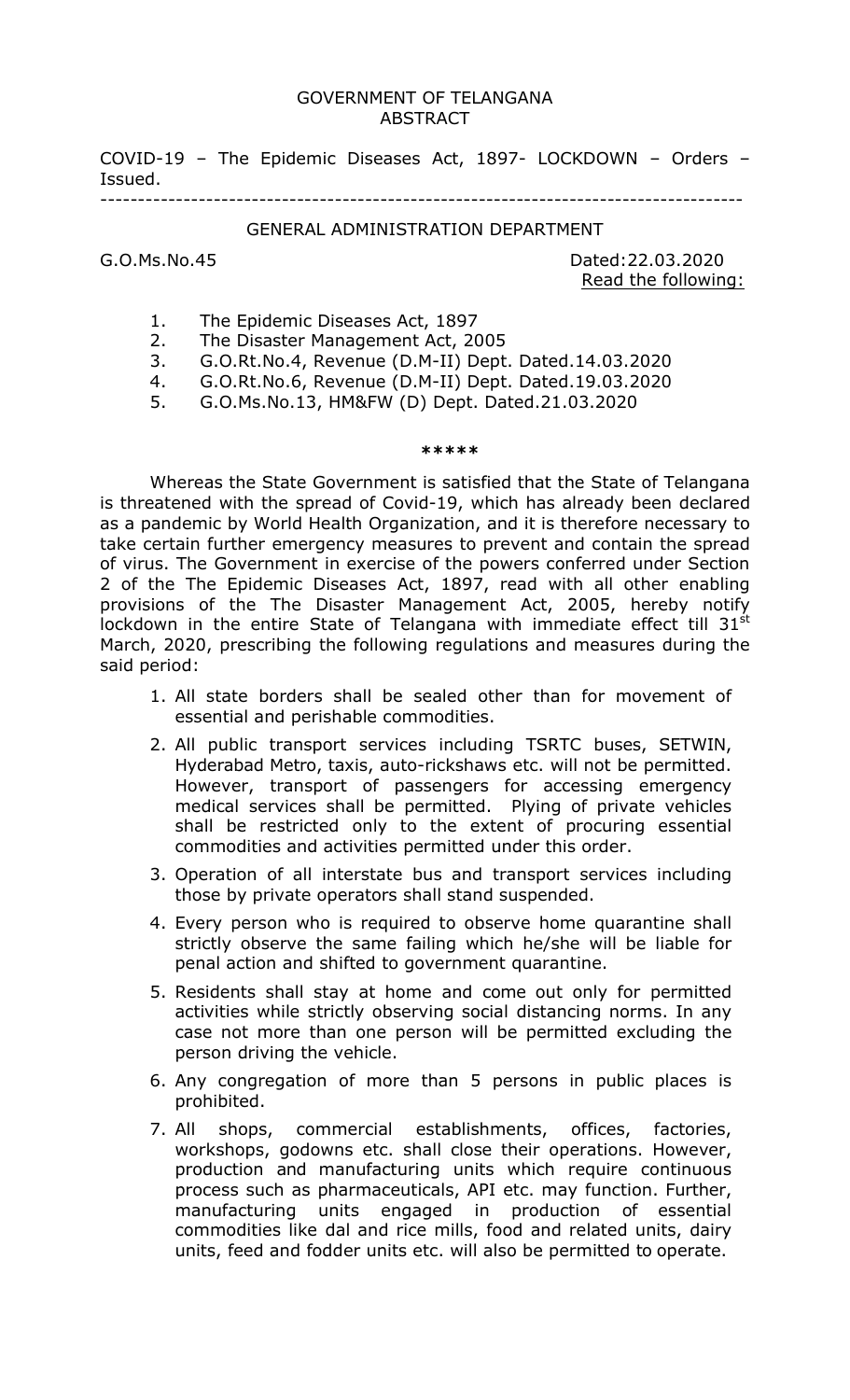- 8. Government offices, shops and establishments permitted to operate during this period shall take steps to ensure social distancing such as through painting of foot marks at distances of 3 feet from each other near check out counters. They shall also ensure proper sanitation in their premises and ensure availability of hand sanitizers/hand washing facilities.
- 9. The following shops/establishments providing essential goods and services shall be excluded from the above restrictions:
	- a) Banks/ATMs and related activities.
	- b) Print and electronic media
	- c) IT and ITeS, including telecom, postal and internet Services
	- d) Supply chain and transport of essential commodities
	- e) E-Commerce (delivery) of essential goods including food, pharmaceutical and medical equipment
	- f) Sale of food items, groceries, milk, bread, fruits, vegetables, eggs, meat, fish and their transportation and warehousing activities
	- g) Take-away/ home delivery at restaurants
	- h) Hospitals, optical stores, diagnostic centres, pharmaceuticals manufacturing and their transportation
	- i) Petrol pumps, LPG gas, oil agencies, their godowns and their related transport operations.
	- j) All security services including those provided by private agencies.
	- k) Private establishments that support the provisioning of essential services or the efforts for containment of COVID-19
	- l) Airports and related services
- 10. The following Departments/Offices of the State Government shall be fully functional:
	- a) District Collectorate/Divisional offices/Mandal Offices
	- b) Police
	- c) Health
	- d) Urban Local Bodies/Panchayatraj institutions
	- e) Fire
	- f) Taxation, Excise, Commercial Tax, Transport, Stamps and Registration
	- g) Electricity and water supply
	- h) Agriculture, Horticulture, Animal Husbandry, Fisheries and Agricultural Marketing
	- i) Civil Supplies
	- j) Regulatory departments like Pollution Control Board, Legal Metrology, Drug Control Administration etc
	- k) All Central Government departments related to the above.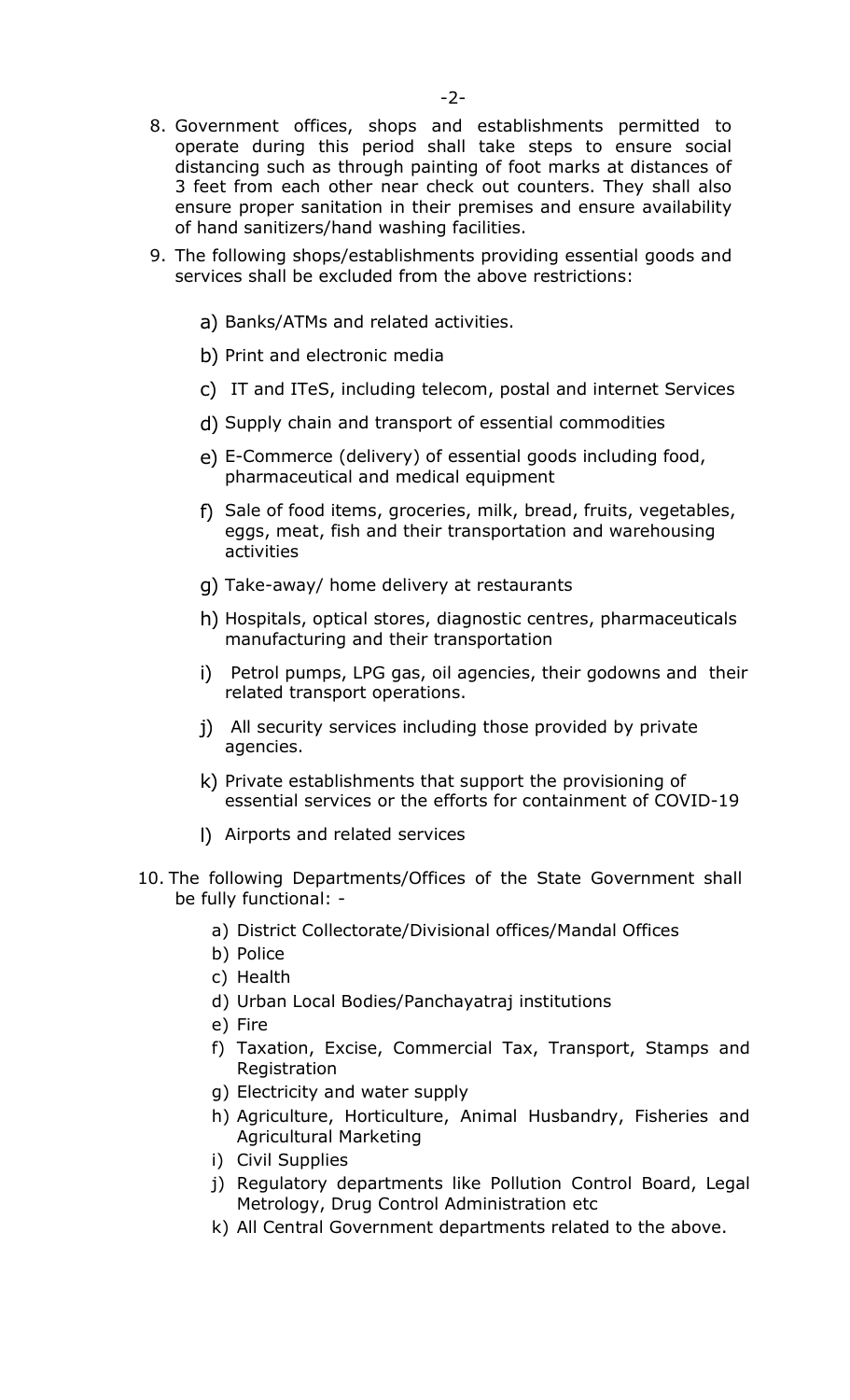- 11. For the functioning of other Government offices separate order will be issued by the Chief Secretary.
- 12. In view of the hardships due to lockdown, all 87.59 lakhs food security cardholders in the state would be given 12 kg of rice per person amounting 3.58 lakh tonnes at a cost of Rs 1103 Crores.
- 13. Further all food security card holding families would be given an one time support of Rs.1500/- to meet the expenditure on other essential commodities such as dal, vegetables and salt etc. at an estimated cost of Rs.1314 Crores.
- 14. All the Government as well as private establishments shall make payments of wages/salaries fully to the workers/employees including those working under contract and outsourcing basis during the lockdown period. Any violation will be viewed seriously and will invite penal action under The Epidemics Disease Act 1897.
- 15. During the lockdown period, steps will be taken to ensure that there is no disruption in the supply of essential commodities to the people.
- 16. All Educational institutions and education department activities including spot valuation will be closed till  $31<sup>st</sup>$  March 2020. All examinations scheduled during this period stand postponed.
- 17. All Anganwadi Centres shall remain closed till  $31<sup>st</sup>$  March 2020. Children and pregnant women/lactating mothers will be provided take home ration during this period.
- 18. All pregnant women who are expected to deliver during the months of March – April 2020 will be listed, monitored and assisted by Medical staff to ensure institutional delivery.
- 19. All elective surgeries shall be re-scheduled in all private and Government hospitals to enhance the availability of health care facilities to COVID-19 patients.
- 20. All the Government departments shall take definite measures to ensure that people do not gather or accumulate in large numbers. For example, paddy procurement shall be decentralized to village / gram panchayat level, by opening more procurement centres, by engaging IKP Groups, PACS and Agricultural Marketing Committees. The arrival of paddy to procurement centre shall be regulated by issuing time slot coupons.
- 21. All the District Collectors, District Superintendents of Police, Commissioners of Police, Municipal Commissioners of Corporations and other competent authorities in respect of the concerned institutions, organizations and establishments are hereby authorized and directed to take all necessary measures for enforcement and implementation of the aforesaid regulations and measures.